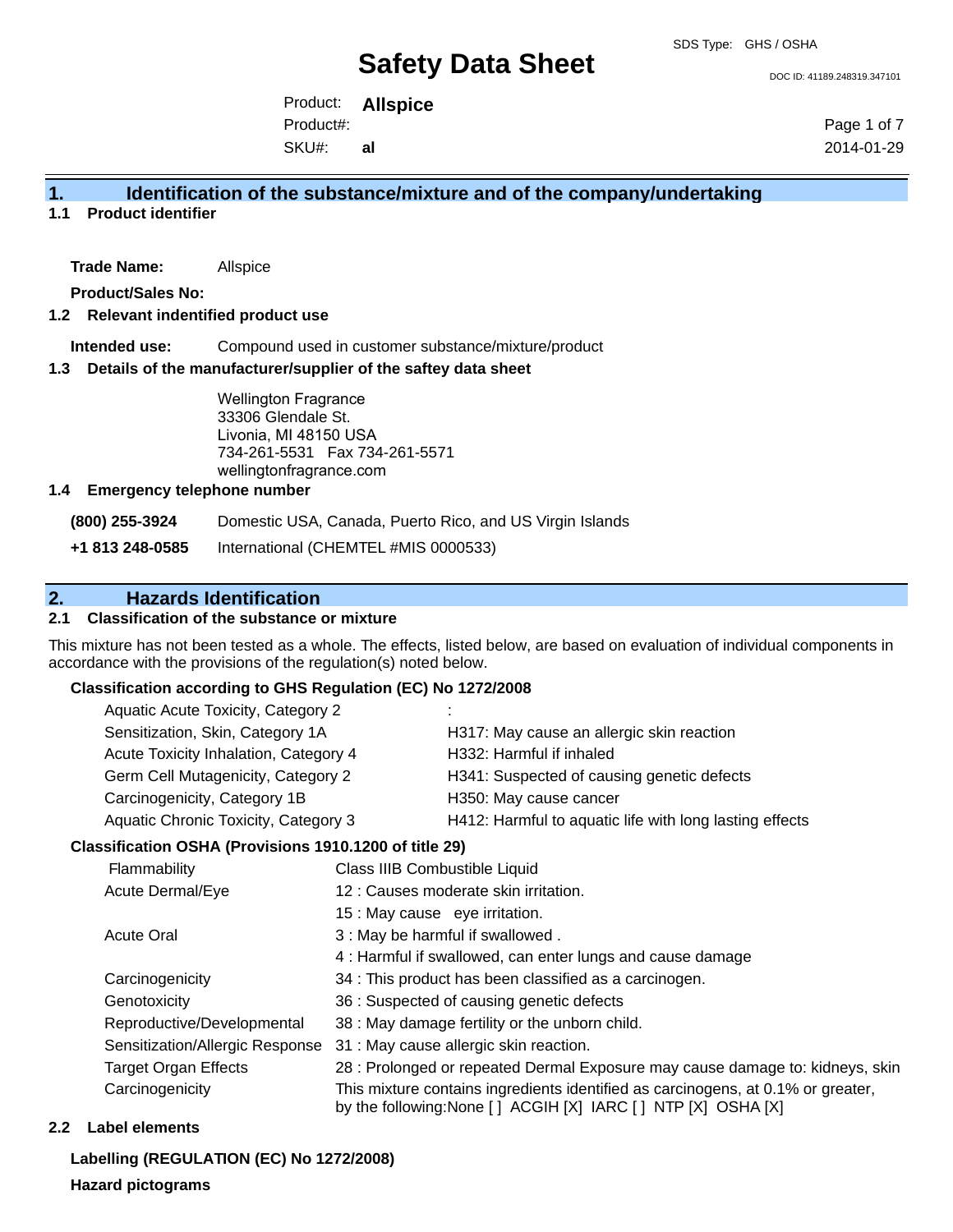DOC ID: 41189.248319.347101

Page 2 of 7 2014-01-29

Product: **Allspice** Product#:

SKU#: **al**

# **Signal Word: Danger, Warning**

### **Hazard statments**

| H317             | May cause an allergic skin reaction               |
|------------------|---------------------------------------------------|
| H332             | Harmful if inhaled                                |
| H341             | Suspected of causing genetic defects              |
| H <sub>350</sub> | May cause cancer                                  |
| H412             | Harmful to aquatic life with long lasting effects |

## **Precautionary Statements**

#### **Prevention:**

|     | P <sub>201</sub>     | Obtain special instructions before use                                                                                                                         |
|-----|----------------------|----------------------------------------------------------------------------------------------------------------------------------------------------------------|
|     | P <sub>202</sub>     | Do not handle until all safety precautions have been read and understood                                                                                       |
|     | P <sub>271</sub>     | Use only outdoors or in a well-ventilated area                                                                                                                 |
|     | P272                 | Contaminated work clothing should not be allowed out of the workplace                                                                                          |
|     | P273                 | Avoid release to the environment                                                                                                                               |
|     | P <sub>281</sub>     | Use personal protective equipment as required                                                                                                                  |
|     | Response:            |                                                                                                                                                                |
|     | $P302 + P352$        | IF ON SKIN: Wash with soap and water                                                                                                                           |
|     | $P304 + P312 + P340$ | IF INHALED: Call a POISON CENTER or doctor/physician if you feel unwell Remove victim<br>to fresh air and keep at rest in a position comfortable for breathing |
|     | $P308 + P313$        | IF exposed or concerned: Get medical advice/attention                                                                                                          |
|     | P313                 | Get medical advice/attention                                                                                                                                   |
|     | $P333 + P313$        | If skin irritation or a rash occurs: Get medical advice/attention                                                                                              |
|     | P363                 | Wash contaminated clothing before reuse                                                                                                                        |
| 2.3 | <b>Other Hazards</b> |                                                                                                                                                                |

# **no data available**

# **3. Composition/Information on Ingredients**

### **3.1 Mixtures**

This product is a complex mixture of ingredients, which contains among others the following substance(s), presenting a health or environmental hazard within the meaning of the UN Globally Harmonized System of Classification and Labeling of Chemicals (GHS):

| CAS#<br>Ingredient | EC#                                   | Conc.<br>Range | <b>GHS Classification</b>    | <b>OSHA Classification</b> |
|--------------------|---------------------------------------|----------------|------------------------------|----------------------------|
| 117-81-7           | $204 - 211 - 0$                       | $> 80 \%$      | H360                         | ACGIH, NTP, OSHA           |
|                    | Diethyl Hexyl Phthalate               |                |                              |                            |
| 8000-34-8          | 284-638-7                             | $2 - 5 \%$     | H303; H304; H313; H316; H319 | 12, 31, 36, 4              |
|                    | Eugenia caryophyllus (Clove) leaf oil |                |                              |                            |
| $97 - 53 - 0$      | 202-589-1                             | $1 - 2 \%$     | H303; H316; H317; H319       | 11, 15, 31                 |
| Eugenol            |                                       |                |                              |                            |
|                    |                                       |                |                              |                            |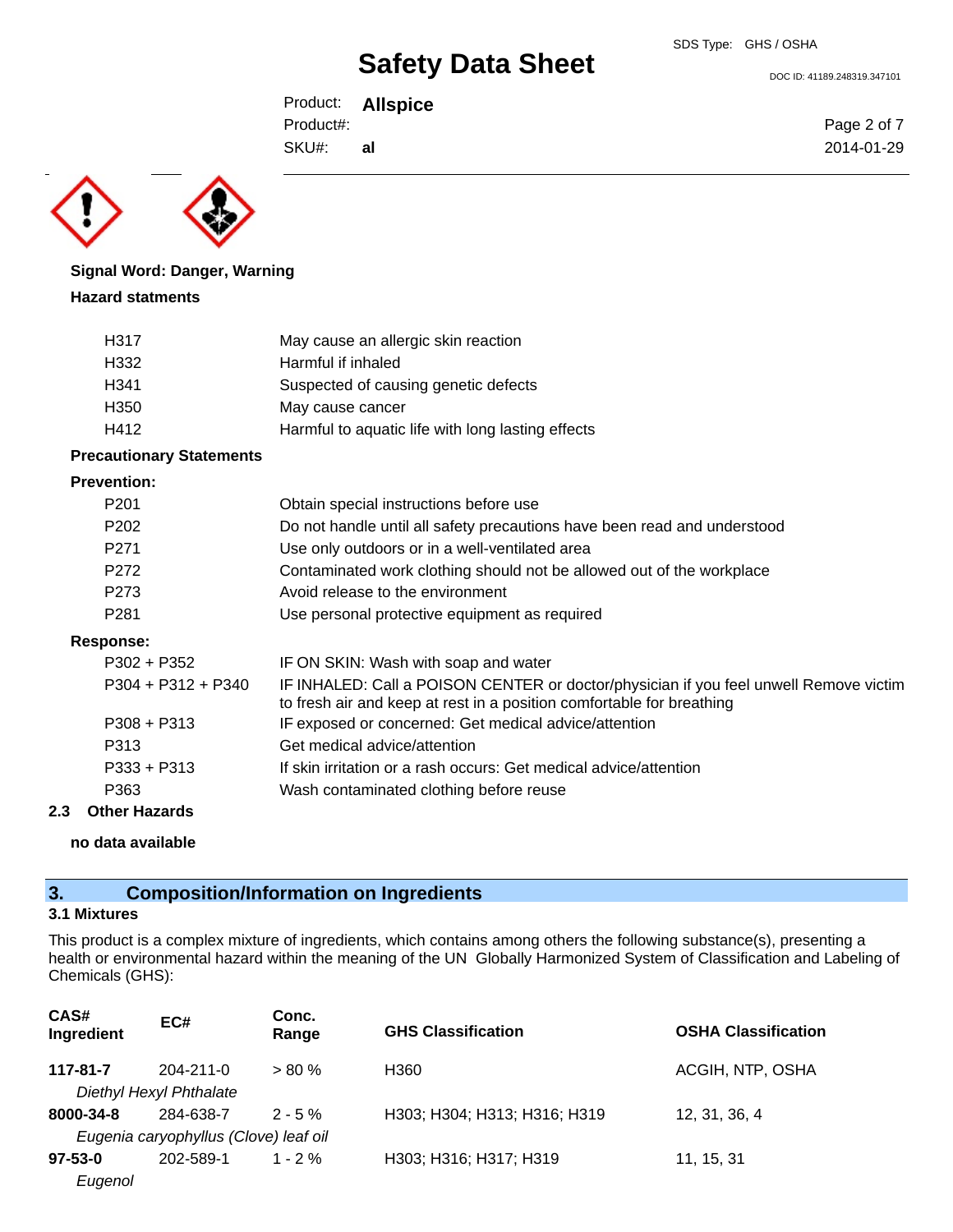### SDS Type: GHS / OSHA

# **Safety Data Sheet**

DOC ID: 41189.248319.347101

|                                                |                                           | Product:                                                 | <b>Allspice</b>                     |                            |
|------------------------------------------------|-------------------------------------------|----------------------------------------------------------|-------------------------------------|----------------------------|
|                                                |                                           | Product#:                                                |                                     | Page 3 of 7                |
|                                                |                                           | SKU#:                                                    | al                                  | 2014-01-29                 |
| CAS#<br>Ingredient                             | EC#                                       | Conc.<br>Range                                           | <b>GHS Classification</b>           | <b>OSHA Classification</b> |
| 120-51-4                                       | 204-402-9                                 | $1 - 2%$                                                 | H302; H313; H411                    | 28, 3                      |
| <b>Benzyl Benzoate</b>                         |                                           |                                                          |                                     |                            |
| 8015-91-6                                      | 283-479-0                                 | $1 - 2%$                                                 | H227; H303; H313; H316; H319; H341; | 11, 15, 31                 |
|                                                |                                           | Cinnamomum Zeylanicum (Cinnamon Leaf Off), 5 With 12     |                                     |                            |
| 8006-78-8                                      | 285-385-5                                 | $1 - 2%$                                                 | H226; H302; H304; H316; H319; H341; |                            |
|                                                | Pimenta acris (Bay) leaf oil              |                                                          | H351; H411                          |                            |
| $101 - 39 - 3$                                 | 202-938-8                                 | $1 - 2 \%$                                               | H <sub>303</sub>                    | 31                         |
|                                                | alpha-Methylcinnamaldehyde                |                                                          |                                     |                            |
| 8006-77-7                                      | 284-540-4                                 | $0.1 - 1.0 %$                                            | H303; H304; H313; H316; H319; H341; |                            |
|                                                | Allspice oil (Pimenta officinalis Lindl.) |                                                          | H351; H412                          |                            |
| $104 - 55 - 2$                                 | 203-213-9                                 | $0.1 - 1.0 %$                                            | H303; H312; H315; H317; H319        | 10, 12, 16, 26, 31, 36     |
| Cinnamal                                       |                                           |                                                          |                                     |                            |
| 8008-45-5                                      | 282-013-3                                 | $0.1 - 1.0 \%$                                           | H226; H304; H315; H317; H341; H350; | 11, 15                     |
| H410<br>Myristica fragrans (Nutmeg) kernel oil |                                           |                                                          |                                     |                            |
| $93 - 15 - 2$                                  | 202-223-0                                 | $0.1 - 1.0 %$                                            | H302: H341: H351                    | 26, 3, 34, 37, 39, NTP     |
|                                                | Methyl eugenol (NFS)                      |                                                          |                                     |                            |
|                                                |                                           | See Section 16 for full text of GHS classification codes |                                     |                            |

Total Hydrocarbon Content  $(\% w/w) = 0.34$ 

| $\overline{4}$ .  | <b>First Aid Measures</b>                                                  |                                                                                                               |  |
|-------------------|----------------------------------------------------------------------------|---------------------------------------------------------------------------------------------------------------|--|
| 4.1               | <b>Description of first aid measures</b>                                   |                                                                                                               |  |
| Inhalation:       |                                                                            | Remove from exposure site to fresh air and keep at rest.<br>Obtain medical advice.                            |  |
|                   | <b>Eye Exposure:</b>                                                       | Flush immediately with water for at least 15 minutes.<br>Contact physician if symptoms persist.               |  |
|                   | <b>Skin Exposure:</b>                                                      | Remove contaminated clothes. Wash thoroughly with water (and soap).<br>Contact physician if symptoms persist. |  |
| Ingestion:        |                                                                            | Rinse mouth with water and obtain medical advice.                                                             |  |
| 4.2               | Most important symptoms and effects, both acute and delayed                |                                                                                                               |  |
|                   | <b>Symptoms:</b>                                                           | no data available                                                                                             |  |
| Risks:            |                                                                            | Refer to Section 2.2 "Hazard Statements"                                                                      |  |
| 4.3               | Indication of any immediate medical attention and special treatment needed |                                                                                                               |  |
| <b>Treatment:</b> |                                                                            | Refer to Section 2.2 "Response"                                                                               |  |
|                   |                                                                            |                                                                                                               |  |
| 5.                | <b>Fire-Fighting measures</b>                                              |                                                                                                               |  |
| 5.1               | <b>Extinguishing media</b>                                                 |                                                                                                               |  |
| Suitable:         |                                                                            | Carbon dioxide (CO2), Dry chemical, Foam                                                                      |  |
| Unsuitable        |                                                                            | Do not use a direct water jet on burning material                                                             |  |
|                   | 5.2 Special hazards arising from the substance or mixture                  |                                                                                                               |  |
| 5.3               | <b>During fire fighting:</b><br><b>Advice for firefighters</b>             | Water may be ineffective                                                                                      |  |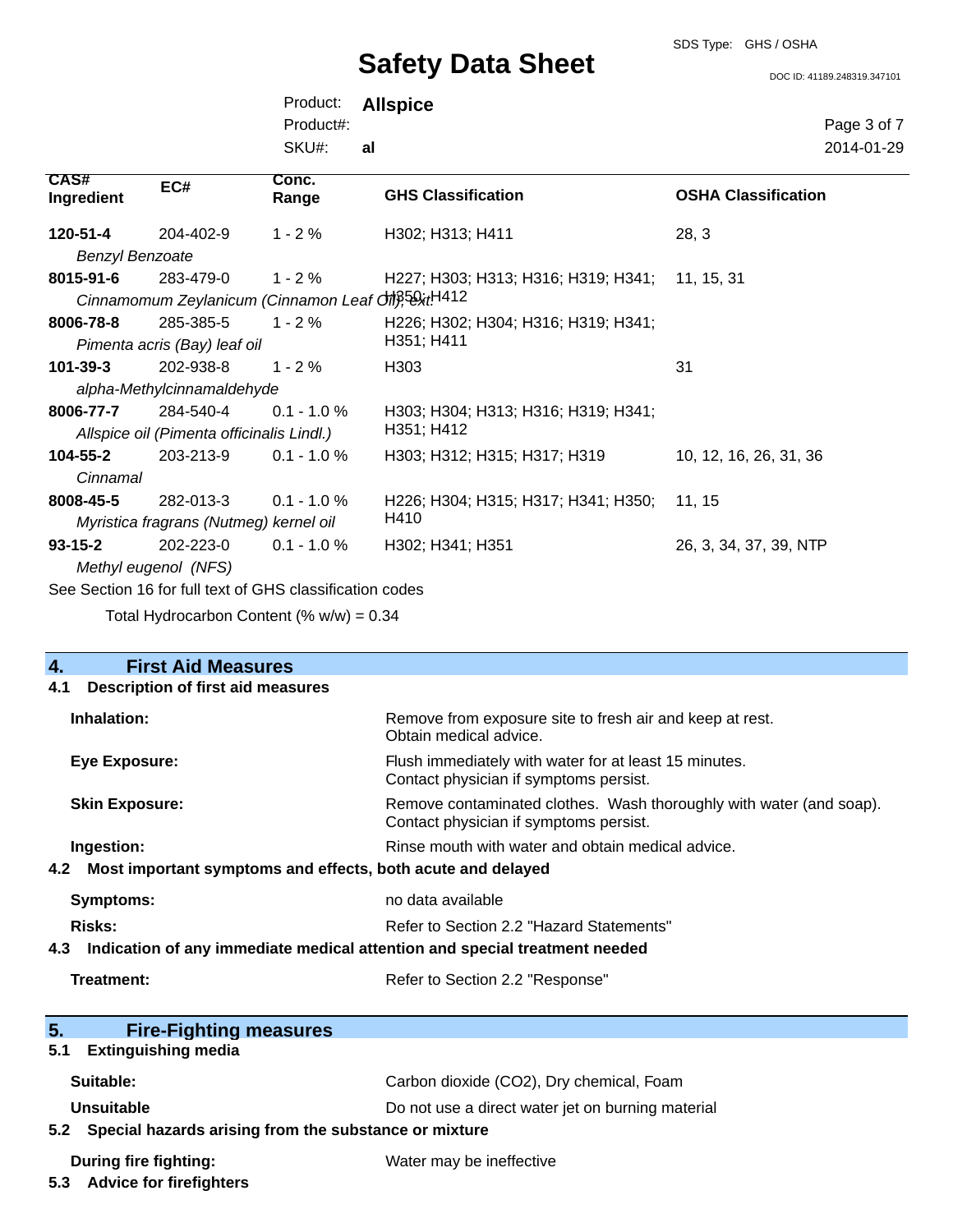DOC ID: 41189.248319.347101

Product: **Allspice**

Product#: **al**

SKU#:

Page 4 of 7 2014-01-29

**Further information:** Standard procedure for chemical fires

### **6. Accidental Release Measures**

#### **6.1 Personal precautions, protective equipment and emergency procedures**

Avoid inhalation and contact with skin and eyes. A self-contained breathing apparatus is recommended in case of a major spill.

#### **6.2 Environmental precautions**

Keep away from drains, soil, and surface and groundwater.

#### **6.3 Methods and materials for containment and cleaning up**

Clean up spillage promptly. Remove ignition sources. Provide adequate ventilation. Avoid excessive inhalation of vapors. Gross spillages should be contained by use of sand or inert powder and disposed of according to the local regulations.

#### **6.4 Reference to other sections**

Not Applicable

### **7. Handling and Storage**

#### **7.1 Precautions for safe handling**

Apply according to good manufacturing and industrial hygiene practices with proper ventilation. Do not drink, eat or smoke while handling. Respect good personal hygiene.

#### **7.2 Conditions for safe storage, including any incompatibilities**

Store in a cool, dry and ventilated area away from heat sources and protected from light in tightly closed original container. Avoid plastic and uncoated metal container. Keep air contact to a minimum.

#### **7.3 Specific end uses**

No information available

#### **8. Exposure Controls/Personal Protection**

#### **8.1 Control parameters**

| <b>Exposure Limits:</b><br>Contains no substances with occupational exposure limit values |  |
|-------------------------------------------------------------------------------------------|--|
|-------------------------------------------------------------------------------------------|--|

**Engineering Controls:** Use local exhaust as needed.

#### **8.2 Exposure controls - Personal protective equipment**

| Eye protection: | Tightly sealed goggles, face shield, or safety glasses with brow guards and side shields, etc. |
|-----------------|------------------------------------------------------------------------------------------------|
|                 | as may be appropriate for the exposure                                                         |
| .               |                                                                                                |

# **Respiratory protection:** Avoid excessive inhalation of concentrated vapors. Apply local ventilation where appropriate.

**Skin protection:** Avoid Skin contact. Use chemically resistant gloves as needed.

#### **9. Physical and Chemical Properties**

#### **9.1 Information on basic physical and chemical properties**

| Appearance:       | Conforms to Standard |
|-------------------|----------------------|
| Odor:             | Conforms to Standard |
| <b>Color:</b>     | Tint to Pale Yellow  |
| <b>Viscosity:</b> | Liquid               |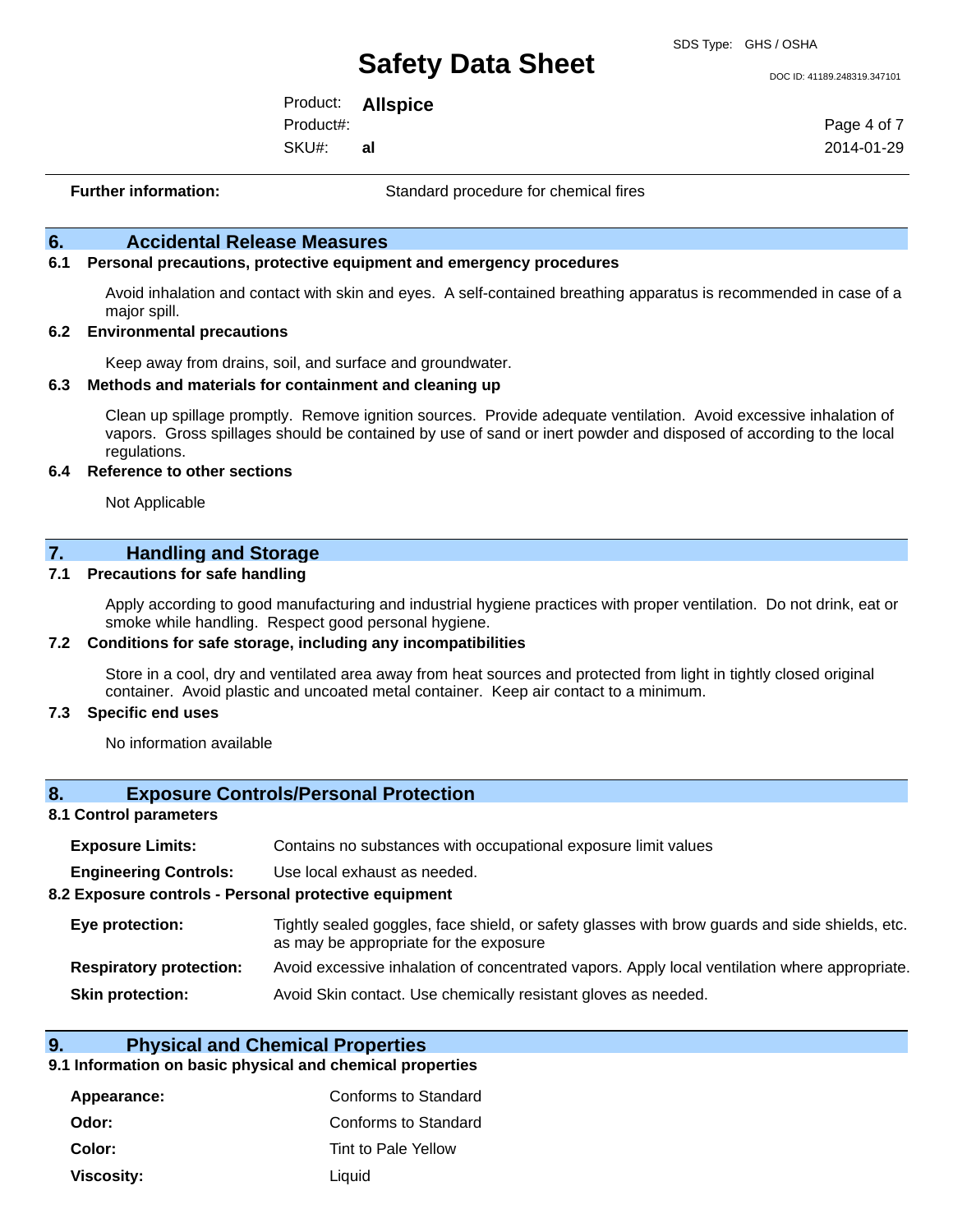DOC ID: 41189.248319.347101

Product: **Allspice** SKU#: Product#: **al**

Page 5 of 7 2014-01-29

| <b>Freezing Point:</b>       | Not determined   |
|------------------------------|------------------|
| <b>Boiling Point:</b>        | Not determined   |
| <b>Melting Point:</b>        | Not determined   |
| <b>Flashpoint:</b>           | >200 F (93.33 C) |
| <b>Auto flammability:</b>    | Not determined   |
| <b>Explosive Properties:</b> | None Expected    |
| <b>Oxidizing properties:</b> | None Expected    |
| Vapor Pressure (mmHg@20 C):  | 0.0096           |
| %VOC:                        | 0.268            |
| Specific Gravity @ 25 C:     | 0.9895           |
| Density @ 25 C:              | 0.9865           |
| Refractive Index @ 25 C:     | 1.4955           |
| Soluble in:                  | Oil              |

# **10. Stability and Reactivity**

| 10.1 Reactivity                         | None                                               |
|-----------------------------------------|----------------------------------------------------|
| <b>10.2 Chemical stability</b>          | Stable                                             |
| 10.3 Possibility of hazardous reactions | None known                                         |
| <b>10.4 Conditions to avoid</b>         | None known                                         |
| 10.5 Incompatible materials             | Strong oxidizing agents, strong acids, and alkalis |
| 10.6 Hazardous decomposition products   | None known                                         |

# **11. Toxicological Information 11.1 Toxicological Effects**

| <b>Acute toxicity - Oral</b>                       | (LD50: 5,169.22) Not classified - the classification criteria are<br>not met  |  |  |  |
|----------------------------------------------------|-------------------------------------------------------------------------------|--|--|--|
| <b>Acute toxicity - Dermal</b>                     | (LD50: 12,538.63) Not classified - the classification criteria are<br>not met |  |  |  |
| <b>Acute toxicity - Inhalation</b>                 | (LC50: 11.37) Harmful if inhaled                                              |  |  |  |
| <b>Skin corrosion / irritation</b>                 | Not classified - the classification criteria are not met                      |  |  |  |
| Serious eye damage / irritation                    | Not classified - the classification criteria are not met                      |  |  |  |
| <b>Respiratory sensitization</b>                   | Not classified - the classification criteria are not met                      |  |  |  |
| <b>Skin sensitization</b>                          | May cause an allergic skin reaction                                           |  |  |  |
| <b>Germ cell mutagenicity</b>                      | Suspected of causing genetic defects                                          |  |  |  |
| Carcinogenicity                                    | May cause cancer                                                              |  |  |  |
| <b>Reproductive toxicity</b>                       | Not classified - the classification criteria are not met                      |  |  |  |
| Specific target organ toxicity - single exposure   | Not classified - the classification criteria are not met                      |  |  |  |
| Specific target organ toxicity - repeated exposure | Not classified - the classification criteria are not met                      |  |  |  |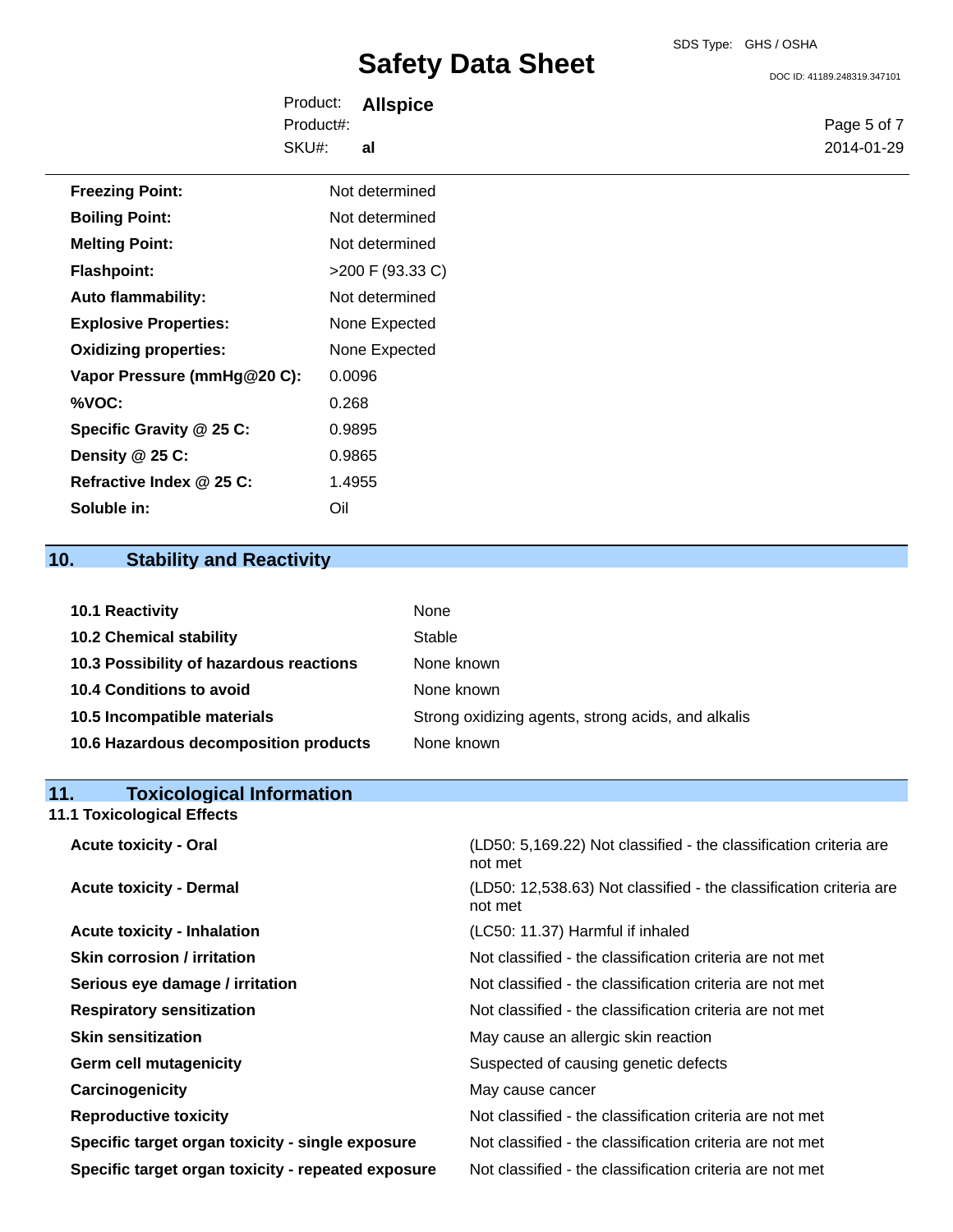DOC ID: 41189.248319.347101

|           | Product: <b>Allspice</b> |             |
|-----------|--------------------------|-------------|
| Product#: |                          | Page 6 of 7 |
| SKU#:     | al                       | 2014-01-29  |

**Aspiration hazard Not classified - the classification criteria are not met** Not classified - the classification criteria are not met

# **12. Ecological Information**

**12.1 Toxicity**

| <b>Acute acquatic toxicity</b>     |                                                   |  |  |
|------------------------------------|---------------------------------------------------|--|--|
| <b>Chronic acquatic toxicity</b>   | Harmful to aquatic life with long lasting effects |  |  |
| <b>Toxicity Data on soil</b>       | no data available                                 |  |  |
| <b>Toxicity on other organisms</b> | no data available                                 |  |  |
|                                    |                                                   |  |  |
| 12.2 Persistence and degradability | no data available                                 |  |  |
| 12.3 Bioaccumulative potential     | no data available                                 |  |  |
| 12.4 Mobility in soil              | no data available                                 |  |  |
| 12.5 Other adverse effects         | no data available                                 |  |  |

#### **13. Disposal Conditions**

#### **13.1 Waste treatment methods**

Do not allow product to reach sewage systems. Dispose of in accordance with all local and national regulations. Send to a licensed waste management company.The product should not be allowed to enter drains, water courses or the soil. Do not contaminate ponds, waterways or ditches with chemical or used container.

# **14. Transport Information**

| Regulator                                                                       | <b>Class</b> | <b>Pack Group</b>                   | <b>Sub Risk</b> | UN-nr. |
|---------------------------------------------------------------------------------|--------------|-------------------------------------|-----------------|--------|
| U.S. DOT (Non-Bulk)                                                             |              | Not Regulated - Not Dangerous Goods |                 |        |
| <b>Chemicals NOI</b>                                                            |              |                                     |                 |        |
| <b>ADR/RID (International Road/Rail)</b><br>Not Regulated - Not Dangerous Goods |              |                                     |                 |        |
| <b>Chemicals NOI</b>                                                            |              |                                     |                 |        |
| <b>IATA (Air Cargo)</b>                                                         |              | Not Regulated - Not Dangerous Goods |                 |        |
| <b>Chemicals NOI</b>                                                            |              |                                     |                 |        |
| <b>IMDG (Sea)</b>                                                               |              | Not Regulated - Not Dangerous Goods |                 |        |
| <b>Chemicals NOI</b>                                                            |              |                                     |                 |        |

# **15. Regulatory Information**

## **U.S. Federal Regulations:**

| <b>TSCA (Toxic Substance Control Act):</b> |                                    |  |  | All components of the substance/mixture are listed or exempt |  |  |
|--------------------------------------------|------------------------------------|--|--|--------------------------------------------------------------|--|--|
| 40 CFR(EPCRA, SARA, CERCLA and CAA)        |                                    |  |  | This product contains the following components:              |  |  |
|                                            | $6422 - 86 - 2$ 229-176-9 $> 80\%$ |  |  | Dioctyl Tere Phthalate (DOTP)                                |  |  |
|                                            | <b>U.S. State Regulations:</b>     |  |  |                                                              |  |  |

117-81-7 204-211-0 > 80 % Diethyl Hexyl Phthalate

**California Proposition 65 Warning This product contains the following components:**